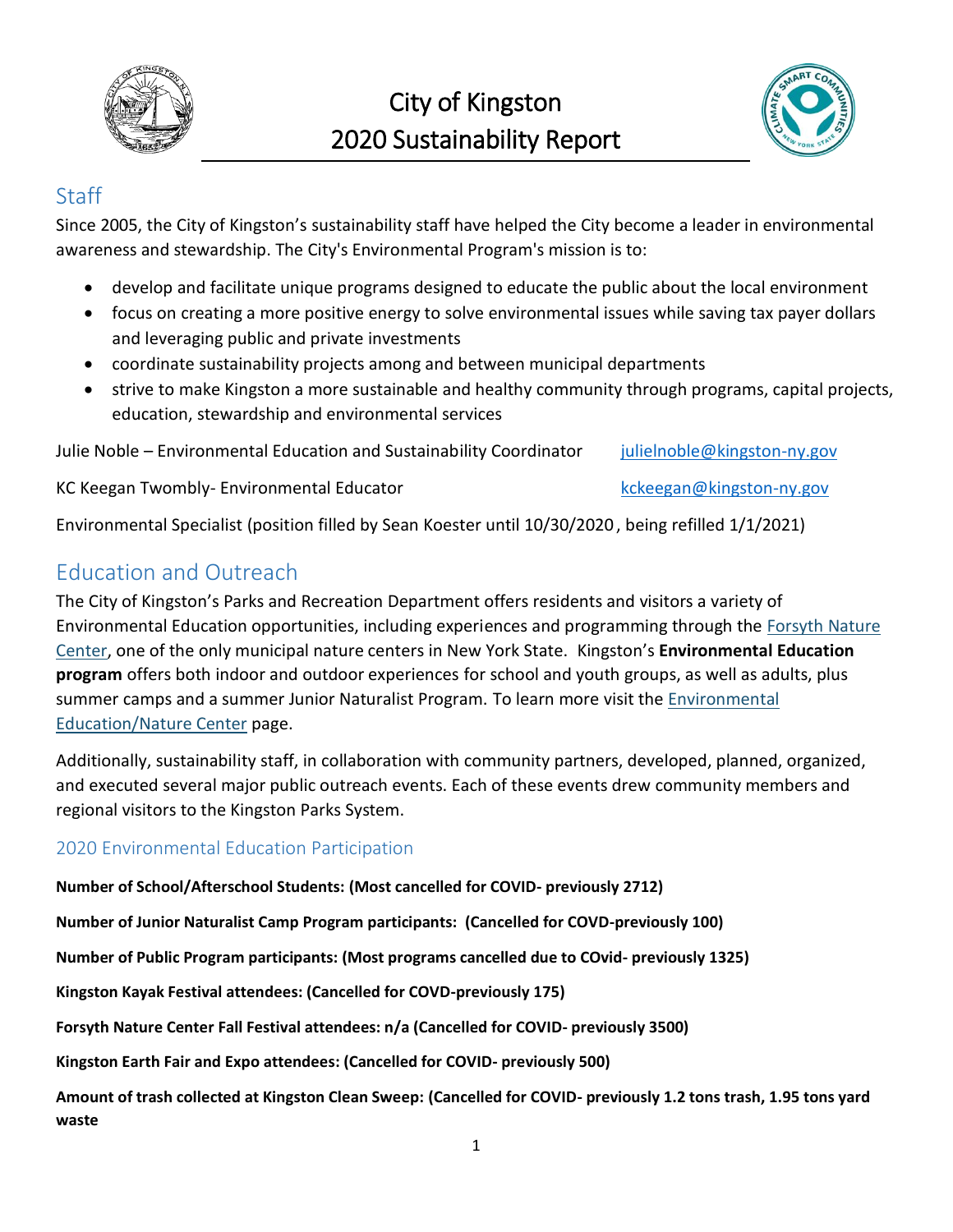# Energy and Renewables

A Climate Smart Community **–** The New York State Climate Smart Communities (CSC) Program is a network of New York [communities](http://www.dec.ny.gov/energy/56876.html) engaged in reducing greenhouse gas emissions and improving climate resilience. Municipalities become involved with the CSC Program by adopting the [CSC Pledge,](http://www.dec.ny.gov/energy/65494.html) which includes 10 elements that lead to a reduction of greenhouse gas emissions, and provide guidance on climate change adaptation. Municipalities can opt to participate in the [Climate Smart Certification Program,](http://www.dec.ny.gov/energy/50845.html) which has four certification levels: certified, bronze, silver and gold. Communities can access technical support and funding opportunities to reach their certification goals.

The City of Kingston achieved Bronze Climate Smart Community certification in 2014, and **Silver Climate Smart Community certification in 2018 and recertified in 2020**, the highest level achieved by any municipality in New York State. Kingston has completed a variety of adaptation and mitigation strategies to achieve this level, including appointing a commission, conducting a [Greenhouse Gas Inventory](https://kingston-ny.gov/filestorage/8463/10432/10440/10458/Final_CAP_-_Community_Greenhouse_Gas_Inventory.pdf) and creating a Climate Action [Plan.](https://kingston-ny.gov/filestorage/8463/10432/10440/10458/CAP_-_Updated_for_PS_9-27-12_(1).pdf) The Climate Action Plan outlines strategies and actions for the city to take to reduce greenhouse gas emissions and set a goal for energy use reduction of 20% by 2020. For more information, visit the Climate Smart Kingston webpage, and view Kingston's [Climate Smart Communities Profile.](https://kingston-ny.gov/filestorage/8463/10432/10440/10458/City_of_Kingston_-_Climate_Smart_Community_Profile.pdf) **In 2020, the City updated our Greenhouse Gas Emissions Inventory, tracking our progress, and understanding the road ahead toward achieving our goals.**

2030 Climate Action Plan- In 2020, the City began the process of updating the 2020 Climate Action Plan. With support from the Novo Foundation, and in collaboration with Cadmus Group and Citizens for Local Power, a new Climate Action Plan, with goals for 2030, will be complete in the Fall of 2020. This process will be robust and include widespread community engagement to guide the next 10 years of sustainable progress for the city.

Commitment- To take the City's commitment even further, in 2017, the City adopted Resolution #179 of 2017: Resolution of the Common Council of the City of Kingston, NY committing to 100% Clean Energy by 2050 and Continuing Support of the Principles of the Paris Agreement. Further, in April 2018, the City joined the 100% Committed campaign in partnership with The Climate Reality Project. Through this commitment, the City pledged to help our community shift to 100% renewable electricity.

Property Assessed Clean Energy Financing-Since 2016, the City of Kingston has been a member municipality of the Energize NY Finance Program, New York State's Property Assessed Clean Energy (PACE) finance program. PACE financing is made available to eligible property owners in order to provide attractive financing for property improvements that lower energy consumption. In 2018, the City's renewed its commitment to this critical program by adopting Local Law #4 of 2018, a local law enabling Kingston to maintain our participation in the program. As a function of this program, commercial property owners have the financing available for installations of



renewable energy systems and energy improvement measures, with funds repaid through the property taxes.

Greening Our Street Lights- Kingston's street lights consume **1.9 million kWh of energy annually.** In April 2018 the City authorized the New York Power Authority (NYPA) to proceed with the City of Kingston LED Street Lighting Project. **In 2020, the project construction resulted in upgrade to all of our non-LED street lights to LEDs with a proposed annual savings of over \$100,000 per year**. This project, led by Wendel Energy Services as the implementation contractor for NYPA, was completed, under budget, in December 2020.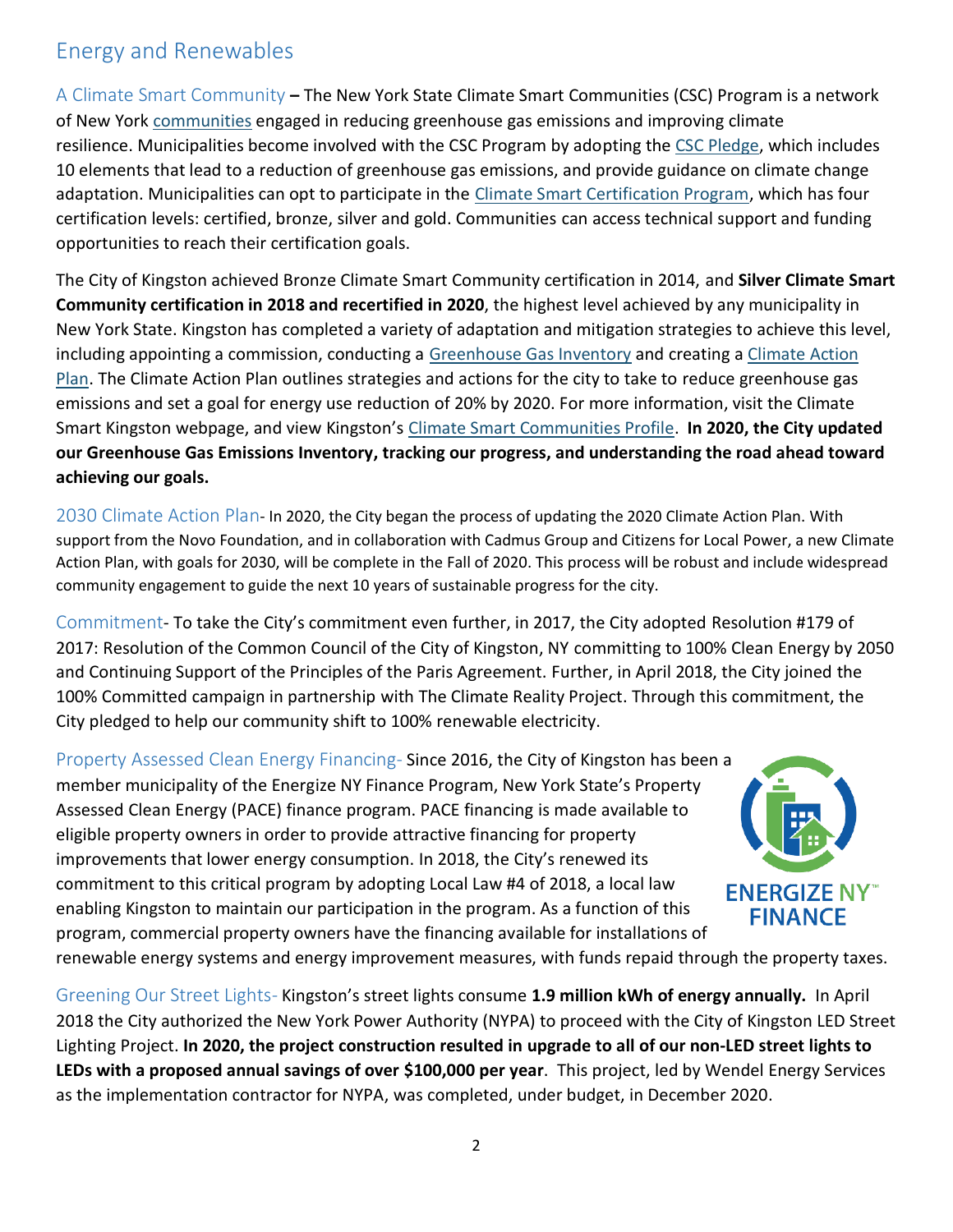A project website was established at **[www.kingston-ny.gov/streetlights](http://www.kingston-ny.gov/streetlights)** , where the public could learn about the process and follow along with construction as it progressed. Further, as a result of this project, the Bill of Sale for the City's lighting inventory will be trued up with Central Hudson to accurately reflect ownership and billing moving forward, **saving the city even more. Operations and Management moving forward will also be more efficient** as a detailed GIS data set was created to have direct access to each lighting data point and its installation and history.

Greening Our Municipal Building Lights- In 2019 and 2020, the City of Kingston took a big step to walk the walk by **retrofitting our municipal building lights with energy efficient LED lighting**. This work, was done under the Central Hudson Small Business Direct Install Lighting Program working with Lime Energy Services Company, includes retrofitting lighting in the following municipal buildings:

- Andy Murphy Neighborhood Center
- Central Fire Station
- City Court
- DPW Administration Building
- DPW Garage
- DPW Wilbur Avenue Campus
- Everette Hodge Community Center
- Kingston Heritage Area Visitor Center
- Police Station
- Rondout Fire Station (Building Safety)
- Transfer Station
- Wiltwyck Fire Station (Frog Alley)
- City Hall
- Rondout Neighborhood Center
- Waste Water Treatment Plant Complex

These retrofits will result in an **estimated annual savings of more than \$50,500 and more than 420,000 kWh savings**. This is equal to the equivalent of the electricity use of 51 homes in one year.

### Land Use

Green Infrastructure **–** The City of Kingston has been actively integrating Green Infrastructure techniques and practices into municipal infrastructure. In 2020, the City continued its commitment by installing a variety of **green infrastructure treatments**, including porous pavers, bioswales and street tree pits, as part of the [Broadway Streetscape Project.](https://www.kingston-ny.gov/broadwaystreetscapeproject) The project, set for completion in 2021, will help to reduce the amount of storm water flowing into the combined sewer system. Sustainability staff were part of the design and aesthetics review team for this project. Additionally, staff worked with the project consultants to design interpretive signage for installation along Broadway, to inform the public about the new installations.

As the number of green infrastructure installations around the city has increased, it has become increasingly apparent that the City would benefit from the development of a comprehensive and cohesive **Green Infrastructure Management Plan**. In 2020, the Sustainability staff worked across city departments, with Engineering, DPW, Grants Management, Planning to develop a detailed city wide plan. This plan includes best practices, detailed descriptions and images of each green infrastructure technique, design guidelines, a management plan and schedule for each individual site, and a budget for each practice. This plan will be finalized in 2021.

Sustainability staff also annually assists the Engineering Department with the completion of the City of **Kingston Annual Storm Water Report**, measuring the City's adherence to the Municipal Storm Water Regulations (MS4) also documenting any illicit discharges into the storm water system.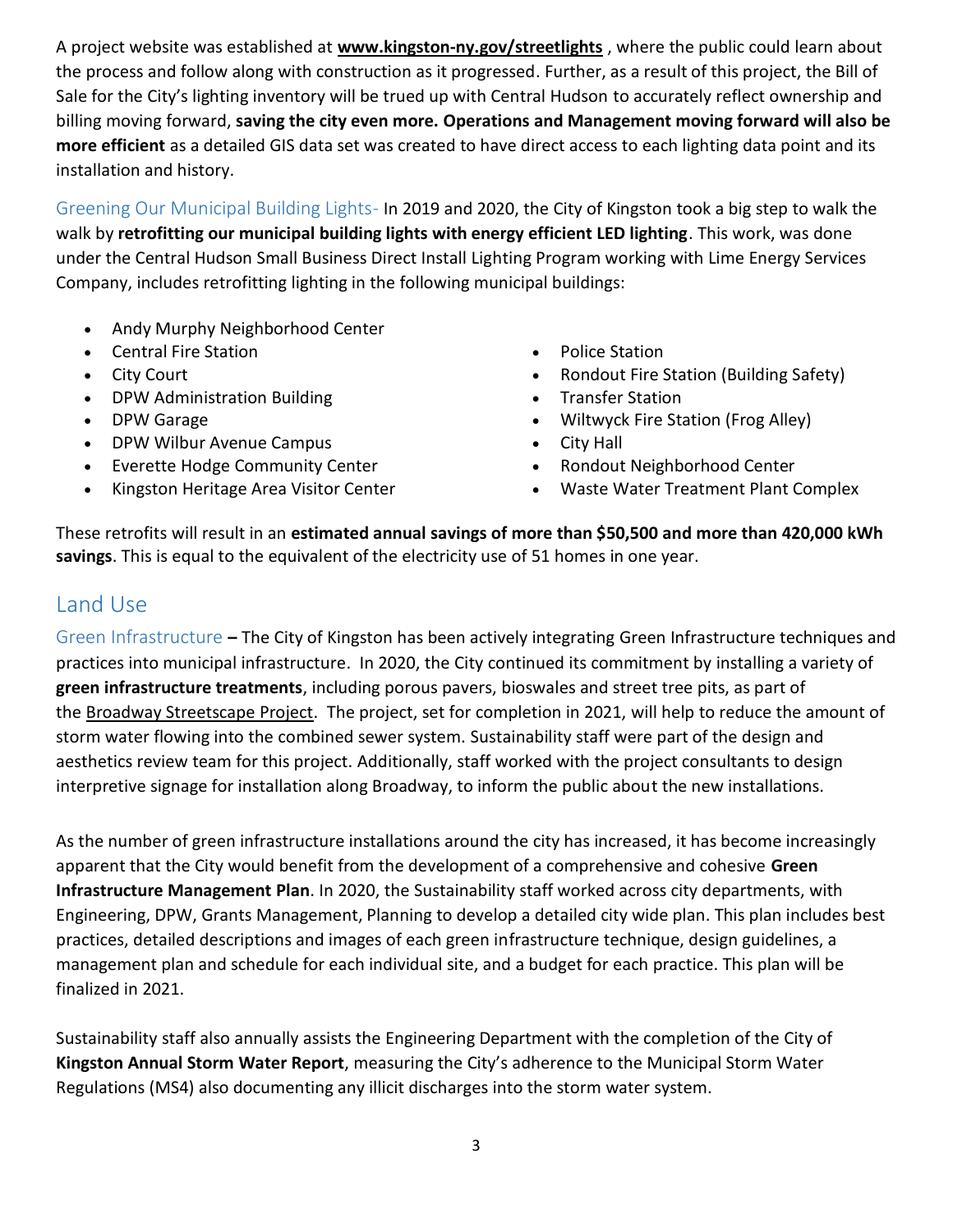In December 2018, the City of Kingston was awarded **\$1.2 million for Midtown Parking Lots Green Infrastructure Upgrades** (\$1,200,000) from the NYS Environmental Facilities Corporation Green Infrastructure Grant Program. This project really got into full swing in **2020 with planning and design of three major municipal parking lots**: Prince Street, Cornell Street and the Sea Deli Lot on Broadway. This project will retrofit these three parking lots with green infrastructure, incorporating porous pavement, bioswales, tree pits, electric car charging stations, and bicycle parking and fix-it stations. Street storm water run-off will be directed into the green infrastructure elements and remove water from entering the combined sewer system, which could otherwise overflow with untreated sewage into the rivers during storm events.

Open Space Planning - Conservation of natural landscapes, such as forests, streams and wetlands, can help to reduce damaging floods. Forests naturally reduce storm water by slowing the movement of runoff and absorbing rain into the ground. Wetlands allow water to slow down and spread out during heavy precipitation events, reducing flood volumes. In tidal areas, wetlands may buffer upland areas from storm surge. Protection of stream corridors can reduce flood vulnerability.

In 2018 the City of Kingston completed a [Natural Resources Inventory](https://www.kingston-ny.gov/nri) and Open Space Index and in 2019, completed a[n Open Space Plan](https://www.kingston-ny.gov/filestorage/8399/8491/8495/10452/Kingston_Open_Space_Plan_FINAL_JULY_2019.pdf) for the city. Data layers were collected and mapped for the City's natural resources by consultant John Mickelson and the Open Space Plan was written by Behan Planning and Design. Public input on prioritization and conservation interests were a crucial component of the process. In 2020, the Sustainability staff, with the Kingston CAC, undertook the SEQRA process for approval of the final Open Space Plan.



In **fall 2020, the Common Council unanimously adopted the Open Space Plan** for Kingston as part of the City's Comprehensive Plan.

2020 was a significant year for protection of open space in the City of Kingston. In 2020 Scenic Hudson announced the acquisition, in collaboration with NYS, of the **Quarry Waters property (formerly owned by AVR** Realty), and in doing so, committed to transformation of this land into **a new 520 acre State Park in Kingston**. Additionally, the Kingston Land Trust protected **six acres of forest and an historic quarry and lime kilns** in the City of Kingston's hamlet of Wilbur in late 2020. Both of these projects directly meet the vision of the Open Space Plan and get us closer to our goals. Implementation of the vision and goals of the Open Space Plan are underway and staff will continue to follow, monitor, strategize and advance the vision of the Open Space Plan.

Cultivating Street Trees – Kingston has earned the Arbor Day Foundation's "**Tree City USA**" designation for nearly two decades, and celebrates Arbor Day with an annual event. The [Kingston Tree Commission](https://www.kingston-ny.gov/content/8399/8491/8505/default.aspx) oversees an annual tree planting initiative and coordinates street tree management for the City.

In 2017, the City received funding from the NYS DEC to conduct an inventory of street and park trees and to update and strengthen local ordinances related to management of trees. In 2018, City of Kingston contracted with ArborPro, Inc. to conduct a [tree inventory](https://www.kingston-ny.gov/filestorage/8399/8491/8505/Inventory_Summary_Report.pdf) of the City's street trees and park trees. These inventories are used as a tool by the tree commission when reviewing tree removal and pruning permits, as well as identifying locations for future tree plantings. In 2019, the City received additional funding to remove the Priority 1 trees that had been identified in the Tree Inventory and were dead or diseased or dangerous. In 2, the City engaged Lee Winnie Tree Services to complete the removals.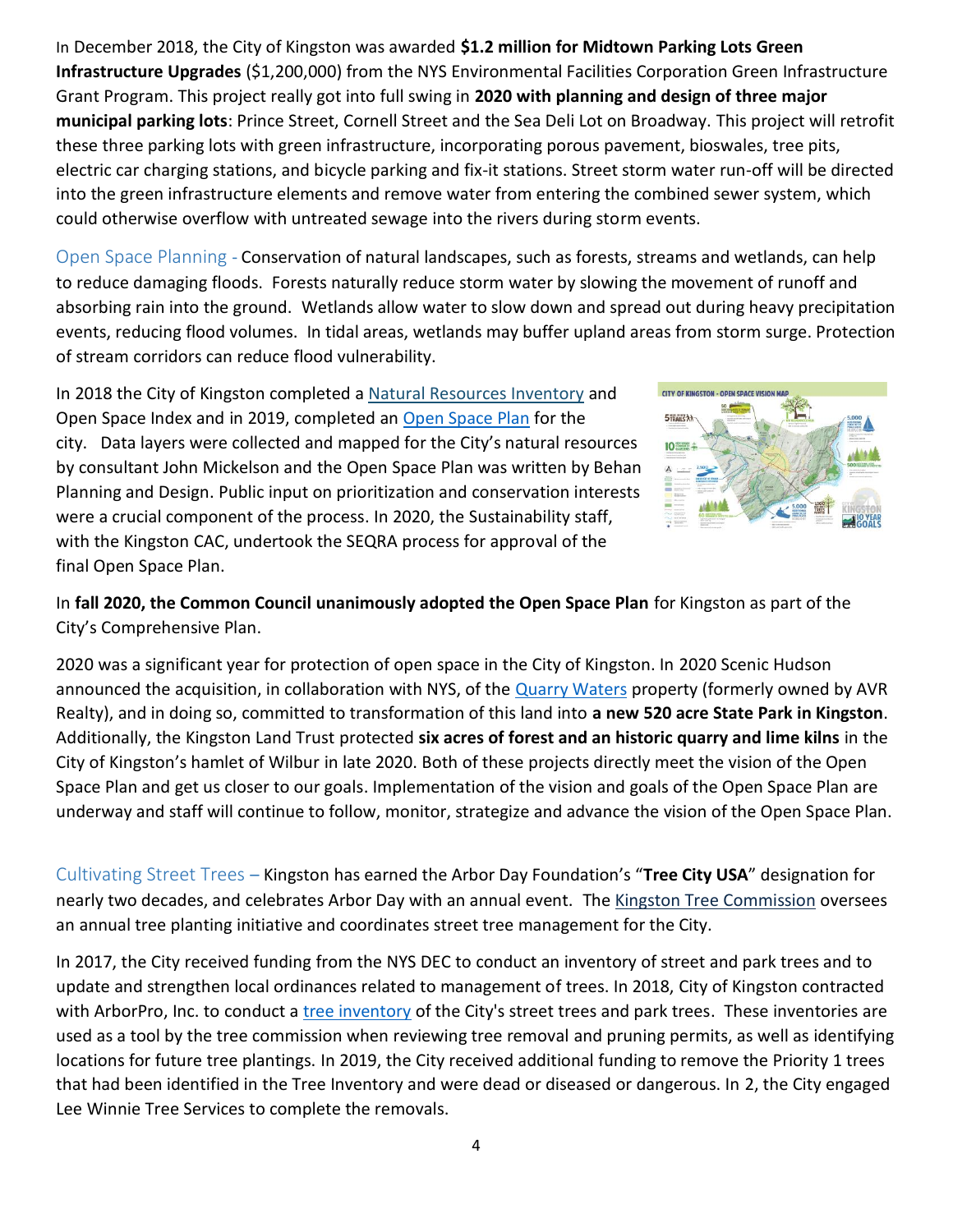### Transportation

#### Kingston on the Move and Kingston Greenline-

The Kingston Greenline is a vision for a network of urban trails, bikeways, water-trails, walkable sidewalks and complete streets. The project is a partnership initiative of the City of Kingston, [Kingston Land Trust](http://www.kingstonlandtrust.org/programs/greenline/) and Ulster County. To learn more visit the [Kingston Greenline](https://www.kingston-ny.gov/kingstongreenline) page. For full, up to date information on Kingston's Transportation Projects, see: [Kingston on the Move.](https://www.kingston-ny.gov/kingstononthemove) These infrastructure improvement projects lead Kingston to a more sustainable and healthy future by reducing vehicle miles travelled through improved pedestrian and bicycle access, reduced vehicle idling by increasing travelling efficiencies, reduced pavement runoff through increased use of green infrastructure, increased quality of life and air quality from increased green space, increased tourism and visitor use, and more. 2020 Projects included:

- I-587 Intersection Project
- Hurley Ave. Pavement and Complete Streets Project
- Henry Street Safe Routes to School Project
- Kingston Waterfront Resiliency
- Rondout Riverport Shoreline Stabilization and Public Access
- Franklin Complete Streets Project
- Empire State Trail Development

In late 2018, the City of Kingston received a grant from the NYS Department of Environmental Conservation Climate Smart Communities Program to complete a **Kingston Pedestrian and Bicycle Master Plan**. This plan will improve conditions for non-motorized travelers throughout the City and on key roads and pathways in and out of the City. The plan will inventory existing conditions for pedestrians and bicyclists and develop a realistic and actionable recommended set of prioritized improvements over the next ten years. It will complete Kingston's ADA transition plan and create a vision for a cohesive walking and biking network that connects neighborhoods, businesses, the Kingston Greenline, and the Empire State Trail. In 2020, project planning advanced.



Green Fleet – Kingston is advancing efforts to reduce greenhouse gas emissions of municipal vehicles by purchasing hybrid and full electric vehicles, installing electric vehicle (EV) charging stations and hiring an Environmental Asset Manager who is managing the fleet and updating the greenhouse gas inventory.

The City has been working towards a goal of retrofitting the municipal fleet to have 20% comprised of alternative fuel vehicles by 2020. In 2020, additional **EVs were purchased** for

the Building Safety Division bringing the total up to 12 Electric Vehicles in the City's fleet: 4 Chevy Volts, 3 Nissan Leafs, 3 Mitsubishi Outlander PHEVs, and 2 Ford Police Interceptor Hybrids. Further, in the Summer of 2020, the City installed **a new public Electric Vehicle Charging Stations** in a municipal lot on Garraghan Drive. This is the 4<sup>th</sup> municipal charging station installed for public use.

**In 2021, two new EV Charging Stations will be installed** in city municipal lots: Prince Street and at Dietz Stadium complex.

Additionally, in 2020, worked with the CAC to develop a **green fleet policy** as well as an **anti-idling policy**, to address procurement and policy related approaches to ensuring reduced GHG emissions from vehicles in the municipal fleet. This policy will be reviewed for completion in 2021.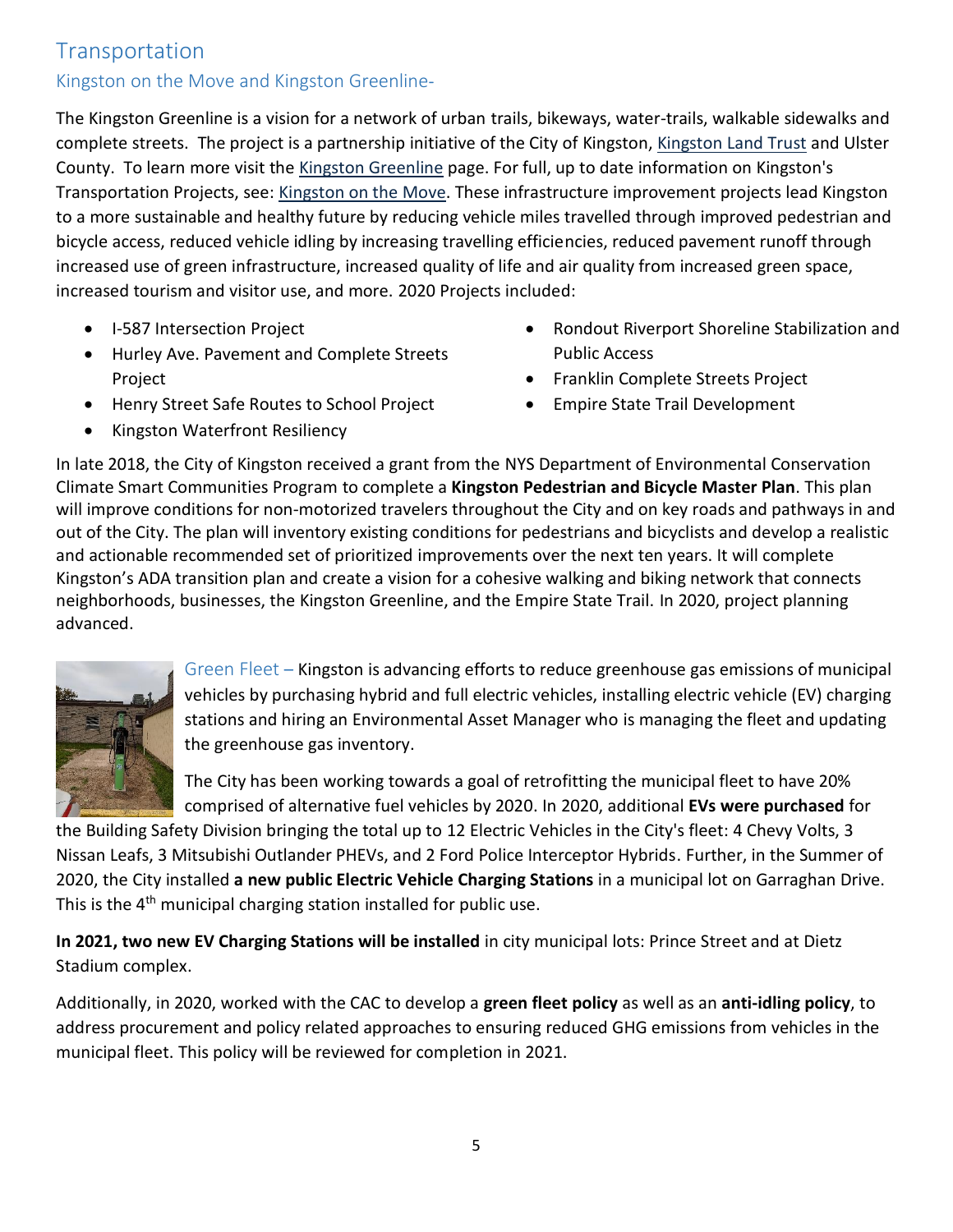# Recycling and Solid Waste Management



#### Dual Stream Recycling and Composting –

In late 2018, the City of Kingston received a grant from the NYS Department of Environmental Conservation to fund a **year of enhanced Recycling Education and Coordination in 2019** to support the city's mandated shift in recyclables collection to a new system beginning in the first quarter of 2019. This funding will aid in effective transition of recycling collection. This funding continued into 2020 and recycling education and coordination continued with streamlining of recycling data collection and increased

enforcement with compliance.

Organics Diversion - To further reduce our emissions and tipping fees, the City of Kingston is exploring the feasibility of instituting a **citywide food waste collection system**.

Since 2019, the City of Kingston, in partnership with the Kingston Conservation Advisory Council, the Climate Smart Kingston Commission, and the Hudson Valley Regional Council, has undertaken a feasibility study for diverting food waste produced at municipal buildings as well as by residents and small businesses. This project, called the **Kingston Organics Diversion Plan**, will take the results from the study and propose a methodology for rolling out food waste diversion.



This work, which is funded by the NYS DEC, puts Kingston at the forefront of innovative efforts that save municipalities money while helping our environment. Reducing the amount of food waste that goes to the landfills can save hundreds of thousands of dollars in avoided tipping fees. Reducing the number of trips sanitation trucks take to the landfill also reduces the emissions of greenhouse gases. When the financial benefits from implementing such a program exceed the implementation and operating costs, it is a win all

around. Kingston's goal is to discover if the City can get this win like other like-minded communities have nation- and state-wide.

**In 2020, this project advanced, with public input, data gathering and analysis complete and the authoring of the final plan underway through the winter of 2020-2021.**

### Adaptation and Resiliency

Resilient Design and Development on the Waterfront - The City of Kingston is participating with stakeholders and partners on Kingston's waterfront to **improve the resiliency and sustainability of the shoreline, implement an economic development strategy, and develop better access to the river**, parks and open space on the waterfront for people on foot, on bicycle, and in boats. Several grants have been secured to implement elements of these plans.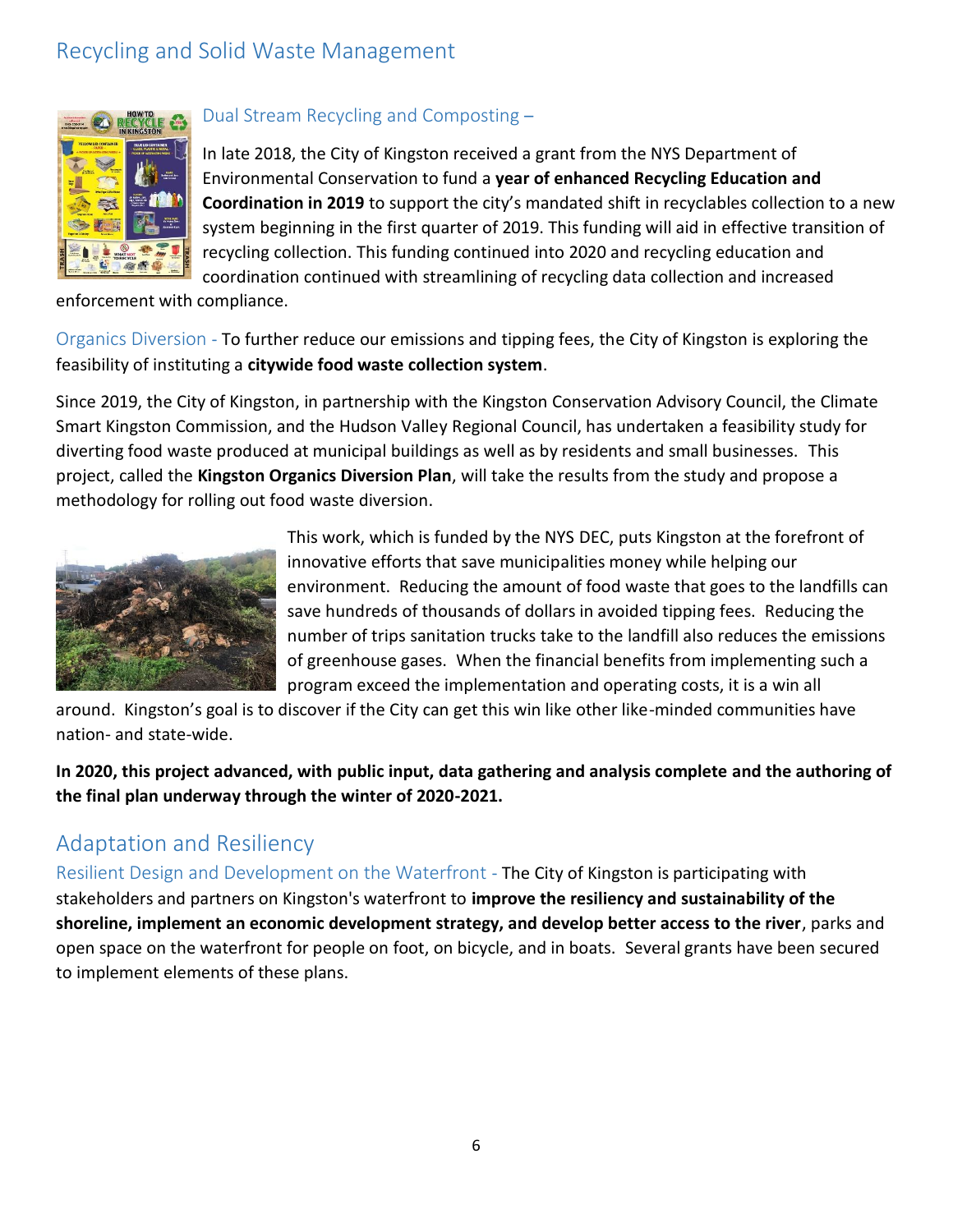For up to date information, waterfront plans and projects are listed on the City's [Weaving the Waterfront](https://www.kingston-ny.gov/weavingthewaterfront) page.

Additionally, in 2019, staff worked with city emergency personnel and Cornell Cooperative Extension to produce and distribute a **Flood Preparedness Guide** to residents in flood prone areas, which included information about emergency contacts, shelters, evacuation routes, and how to best prepare for flooding.

#### Hosting the Cornell University Climate Adaptive Design Studio -The Climate-Adaptive Design

[\(CAD\) Studio](https://wri.cals.cornell.edu/hudson-river-estuary/climate-change-hudson-river-estuary/climate-adaptive-design) links Cornell students in landscape architecture with Hudson Riverfront communities to explore design alternatives for more climate resilient, beautiful and connected waterfront areas. The studio is an effort in partnership with Cornell Landscape Architecture Department, Cornell Water Resources Institute, the NYS DEC Hudson River Estuary Program and the City of Kingston. The CAD Studio **envisioned a more resilient Rondout waterfront**, focusing on the parcel level on Kingston's tidal water front, hosting a third studio on Kingston's Rondout Waterfront in Spring 2018.

Following the Studio, in 2019 and 2020, the City was the recipient of the award of the NYS DEC and NEIWPCC's Climate Adaptive Design Project, which funded Supermass Studio and partners to take one of the designs from the CAD Studio and advance that project to Preliminary Design. Community members and key stakeholders participated in design development and in the Fall of 2020, the final Preliminary Design was presented to the community as well as in a state-wide professional level webinar. The full Design can be found at <https://engagekingston.com/kingston-point-climate-adaptive-design> .

## Boards and Commissions

KINGSTON

Conservation Advisory Council – Per NYS General Municipal Law, each municipality is sanctioned to create a Conservation Advisory Council (CAC) to advise local government on environmental matters and review development proposals with potential environmental impact in an advisory capacity. Since 2009, the Kingston CAC has worked as a volunteer board to ensure the conservation of the City's natural resources and the enhancement and

protection of its environment, while fostering unified actions on environmental matters.

Key Conservation Advisory Council focus for 2020 included:

- Open Space Plan approvals and implementation
- Wood Smoke Reduction/Air Quality Improvement Initiative
- NY NJ Harbor and Tributaries Storm Surge Barriers Review
- USGS Rondout Creek Streamgage evaluation
- Esopus Creek Blue Trail development
- Kingstonian Development Review
- Street Tree and Canopy Cover advocacy
- Pedestrian Street Policy review
- Green Amendment policy advocacy
- Community Preservation Fund research





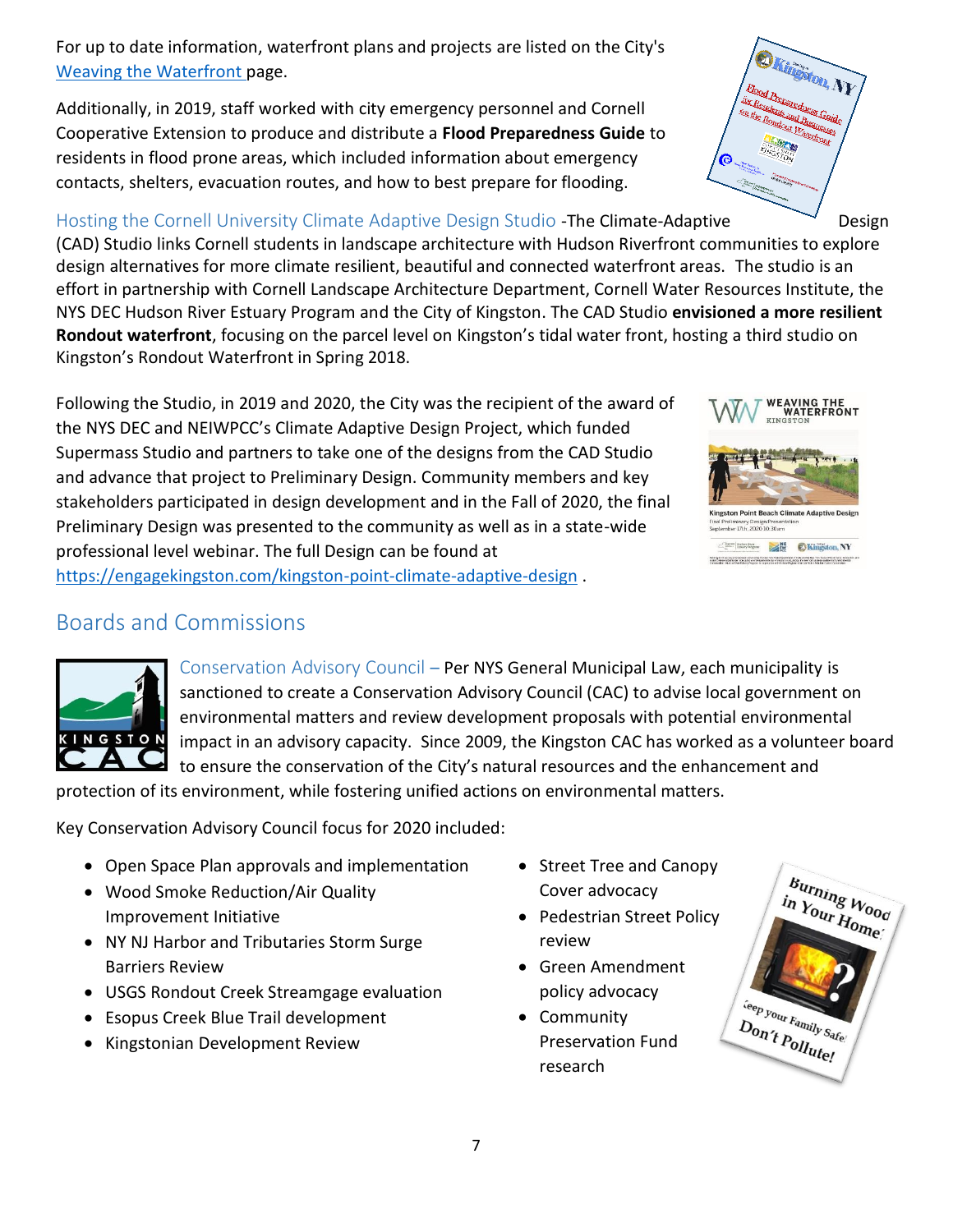The Kingston CAC meets the second Tuesday of each month at 6:00 pm, and in 2020, these meetings were held virtually after March. The meetings are open to the public. For more information, visit the [Kingston CAC](https://kingston-ny.gov/kingstoncac)  [webpage.](https://kingston-ny.gov/kingstoncac) The Environmental Education and Sustainability Coordinator serves as the Chair of this Council and in this role, acts as a liaison to the City for the Council.

### $|3$   $\triangle$   $|$   $\odot$   $|$ CLIMATE SMART **KINGSTON**

Climate Smart Kingston Commission - The Climate Smart Kingston Commission convenes monthly to strategize, plan, and implement the goals of Kingston's Climate Action [Plan.](https://kingston-ny.gov/filestorage/8463/10432/10440/10458/CAP_-_Updated_for_PS_9-27-12_%281%29.pdf) The Commission is comprised of residents and officials who want to take action to assure a sustainable future for the city.

Key Climate Smart Kingston Commission goals and achievements for 2020 included:

- A robust initiative to understand, address and reduce the impact of refrigerants in the city
- Expansion of the Repair Café initiative
- Climate Smart Communities Silver Recertification
- NYStretch Energy Code review, education and policy stewardship
- **•** Transportation Climate Initiative Advocacy
- Supporting City of Kingston in resiliency and sustainability efforts

The Climate Smart Kingston Commission meets the 4<sup>th</sup> Wednesday of each month from 5:00-6:30 pm and in 2020, meetings after March were virtual. The Commission also hosts a [Climate Smart Kingston](https://kingston-ny.gov/content/8399/8491/15147/10454/default.aspx)  [Commission](https://kingston-ny.gov/content/8399/8491/15147/10454/default.aspx) webpage, where community members can sign up for the Climate Smart Kingston Mailing List to be informed via email of updates on Kingston's sustainability initiatives, they can also follow Climate Smart Kingston on [Facebook.](https://www.facebook.com/climatesmartkingstonny/) The Sustainability Coordinator serves as the Climate Smart Community Coordinator for the City of Kingston, and as such also serves as the Chair of this Commission, as an ex-officio member.



Friends of Forsyth Nature Center - The Friends of Forsyth Nature Center is a 501(c) 3 nonprofit organization whose mission is to support the Forsyth Nature Center and to foster and inspire the exploration and conservation of the natural world in and around our urban community. The FFNC Board of Directors meets regularly throughout the year. This

group provides scholarships for the Junior Naturalist Program and participates in the Kingston Earth Fair and the Fall Festival, fundraising for the FNC. All proceeds are dedicated to maintaining and improving the Forsyth Nature Center and its programs. The Sustainability Coordinator is the City liaison to this board, participates in monthly board meetings and at organization events.



Climate Mayors- In 2016, the City of Kingston joined Climate Mayors, a bipartisan, peer-topeer network of U.S. Mayors working together to demonstrate leadership on climate change through meaningful actions in their communities and to express and build political will for effective federal and global policy action. Through 2020, the Sustainability Coordinator remained the liaison to Climate Mayors.

# Professional Development

Sustainability staff regularly attends meetings, workshops and conferences annually to further professional development and to keep updated on regionally and locally relevant environmental issues. In 2020, most workshops and conferences were cancelled due to COVID.